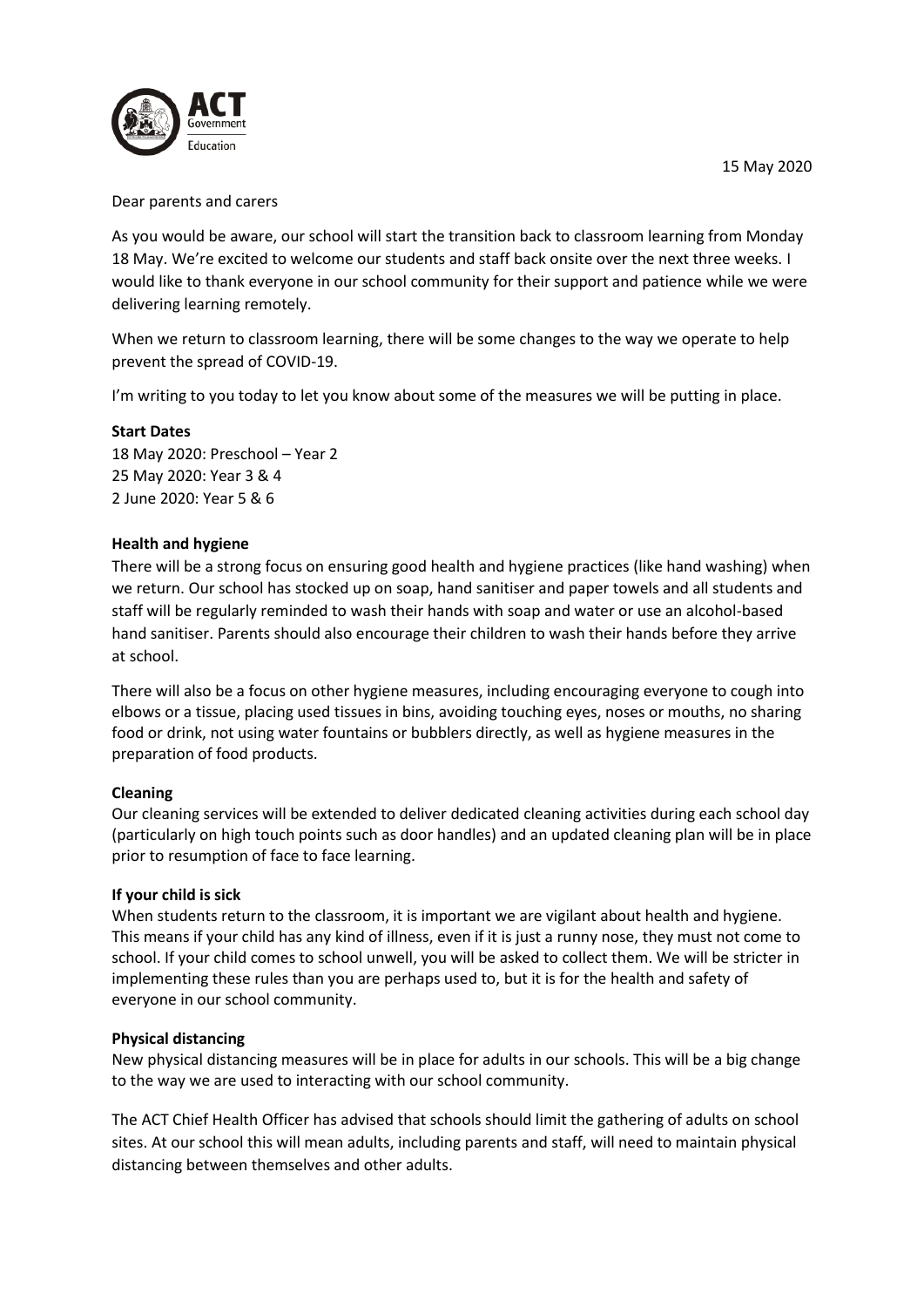

Adults in ACT public schools will need to ensure they keep to the guidelines of maintaining 1.5 metres between themselves and no more than one adult per four square metres in an indoor space (for example in classrooms).

In limiting the number of adults on site, we encourage you to contact us via e-mail or telephone before visiting. If a face-to-face meeting is required, we ask you to book a time so that physical distancing can be planned.

## **School pick-up and drop off**

Where possible, parents and carers will be encouraged to drop children off without entering the school grounds, although younger children may require some assistance and this will be supported. We also have a plan to manage drop off and pick up times at the school. This will involve year levels being dropped off and picked up from the following locations (photos on Page 3 & 4):

- Preschool: Preschool classroom via preschool external gate
- Kindergarten: Kindergarten classroom door facing the carpark
- Year 1: Double doors in Kindergarten/Year 1 corridor (facing the carpark)
- Year 2: Hall
- Year 3-6: External gates (Duffy Shops side/Kindergarten side)
- LSUA: Griffin Unit Sandpit Courtyard
- Year 3-6 Safe and Supportive School Students: Hall Week 4 only

The side gate (near kindergarten) and the Duffy Shops side gate (near Environment Centre) will be open for senior students. Bike riders (of all year levels) please use the Duffy Shops side gate before going to your year level drop off point. Irrigation work is commencing on the school oval next week so the **oval gate will be closed** until it is safe to re-open this gate.

Older siblings are to meet their parents at the meeting point for the youngest child in the family.

The internal corridors of the school are now for students and staff only. The front office can be accessed via the front door for essential business however the foyer is only large enough for 3 adults to be queuing at once.

### **Return of Devices**

Many families were loaned school devices such as Chromebooks, iPads and portable internet modems during remote learning. Please bring these back to school on your child's first day back to face to face schooling. Your classroom teacher will register return of these devices on their class list.

### **Contact us**

If you need to discuss any of the above with us, please call us on 6142 2510 or email us on [admin@duffyps.act.edu.au.](mailto:admin@duffyps.act.edu.au)

We look forward to seeing your children return to the classroom in the weeks ahead.

Kind regards,

Cindie Deeker Principal Duffy Primary School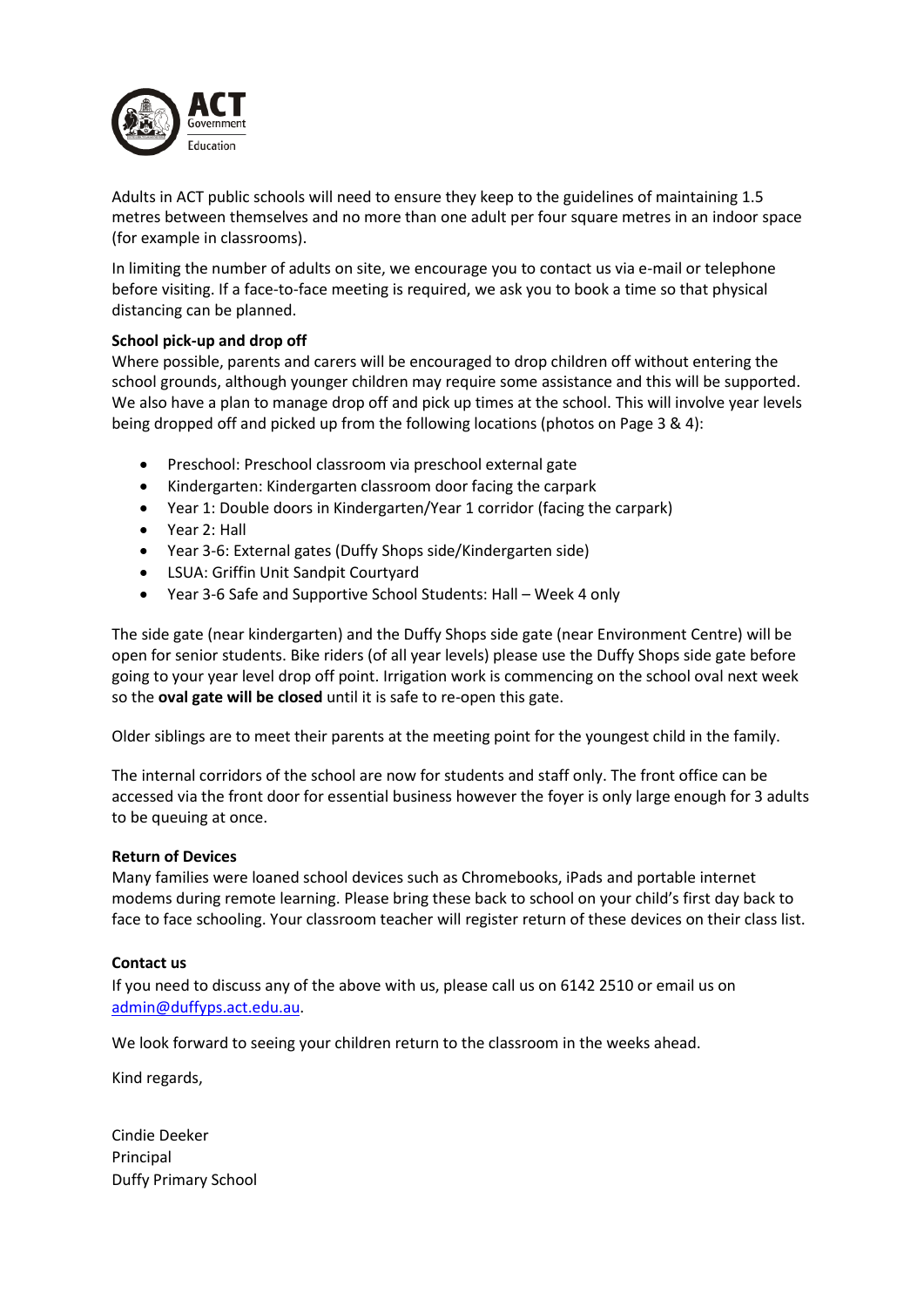

Kindergarten Drop Off and Pick Up Point



Year 1 Drop Off and Pick Up Point